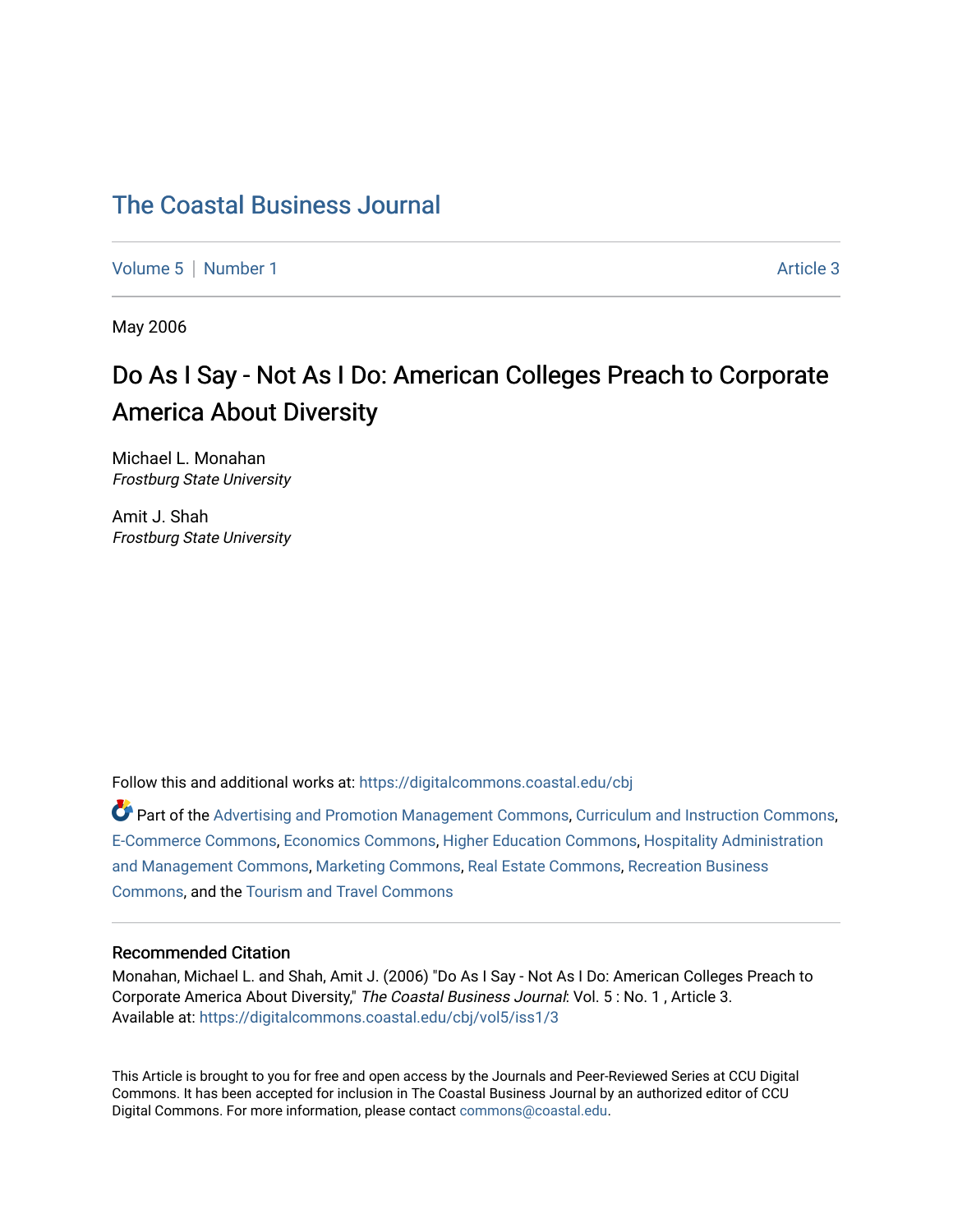## **DO AS I SAY- NOT AS I DO: AMERICAN COLLEGES PREACH TO CORPORATE AMERICA ABOUT DIVERSITY**

## **Michael L. Monahan, Frostburg State University Amit J. Shah, Frostburg State University**

#### **ABSTRACT**

Dramatic demographic changes are occurring in our society as our students and workforce becomes more diverse. The literature cites the benefits of having a diverse workforce for innovation, problem-solving, and competitive advantage. Institutions of higher education chastise business for not being inclusive in their senior management positions. However, a study of Masters I institutions revealed that their presidents are predominantly Caucasian (87%), married (79%), male (77%), first time presidents (71%), between 50-59 years of age (49%), with an earned doctorate (90%) and reached the presidency via Academic Affairs (47%)

 The presidents of Masters I institutions are not representative of the general population and in most cases; are not representative of their student populations. This may become a problem as both the general and student population continues to transform and the necessity of working collaboratively with people of different backgrounds, skills and values becomes more pronounced.

#### **INTRODUCTION**

The United States has often been called a melting pot as people from every corner of the world risk lives and property for the hope of a better life. Their individual abilities, customs, and values have blended into a stew of diversity and opportunity. These collective differences make the country stronger and provide a competitive edge for addressing future challenges.

Institutions of higher education are an integral component of America's economic engines. They serve as bell-ringers for change and use their bully pulpit to preach to the political, commercial, social, legal and technological elite. They are complex organizations with diversity in their structure, governance, and mission. Within their realms, challenges and opportunities abound, and solutions to problems are rarely simplistic.

However, despite their cries for greater multicultural diversity in business, government, and secular institutions, it is questionable if institutions of higher education follow their own advice. Thus, the purpose of this study is to determine if a segment of the higher education monolith does indeed practice what it preaches.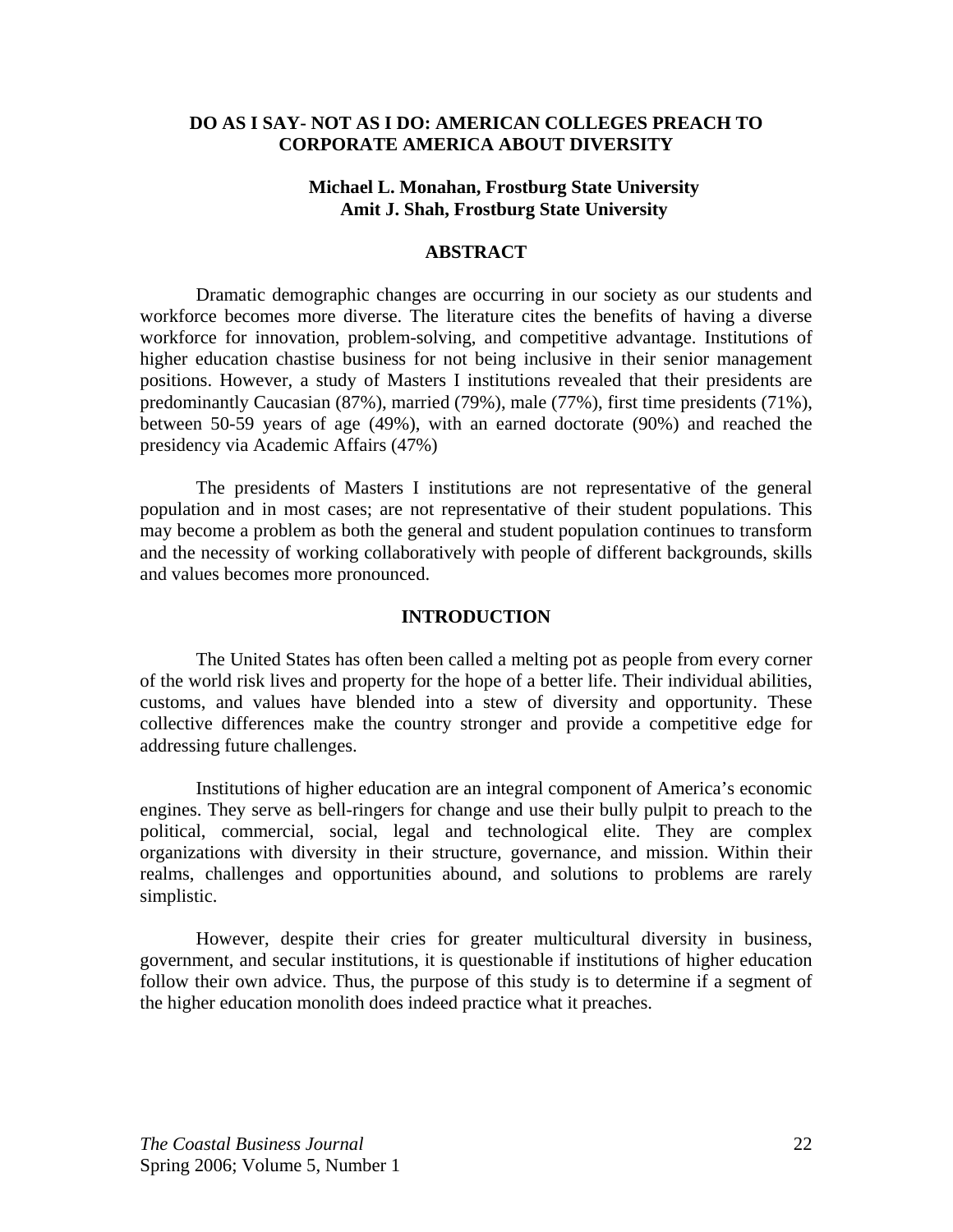#### **INSTITUTIONAL PROFILES**

There are 3,913 institutions of higher education in the United States; 41.7% are publicly controlled, 42.7% are privately controlled, and 15.6% are operated as for profit institutions (Carnegie Foundation, 2001). The 496 Masters I institutions account for 12.7% of the total institutions of higher education and produce one-fourth of the total degrees. Masters I institutions are almost equally comprised of public controlled and privately controlled institutions. Only one for-profit institution exists (Carnegie Foundation, 2001). Jeffrey Selingo (2000), writing in *Chronicle of Higher Education,* dubbed these institutions as the "Middle Child of Public Higher Education." They are situated between the major universities and the community colleges, and offer associates, bachelors, masters, and selected doctoral degrees. Although they are classified as Masters I, nearly 70% of the degrees they award are bachelors (Carnegie Foundation, 2002). **Table 1** illustrates the percentage of degrees earned by students at all the institutions.

| Degree           | Total number                  | Percentage | Number Earned<br>at       | Percentage | Masters I                |
|------------------|-------------------------------|------------|---------------------------|------------|--------------------------|
|                  | Earned at All<br>Institutions | of Degrees | Masters I<br>Institutions | of Degrees | Percentage<br>of Degrees |
| Associates       | 578,865                       | 23.9%      | 16,532                    | 2.8%       | 2.9%                     |
| <b>Bachelors</b> | 1,244,171                     | 51.4%      | 404,970                   | 68.9%      | 32.5%                    |
| <b>Masters</b>   | 473,000                       | 19.5%      | 156,791                   | 26.7%      | 33.1%                    |
| Doctoral         | 79,707                        | 3.3%       | 998                       | .2%        | 1.3%                     |
| 1st Professional | 44,904                        | 1.9%       | 8,307                     | 1.4%       | 18.5%                    |
| Total            | 2,420,647                     | 100.0%     | 587,598                   | 100.0%     | 24.3%                    |

## **Table 1 Degrees Earned at Higher Education Institutions 2001\***

\* *Data obtain from the National Center for Education Statistics*

The Masters I classification consists of institutions that award at least 40 master's degrees across at least three disciplines. However, there are a number of institutions that far exceed these minimal criteria! For example, the average institution awarded 285 master's degrees in 1997-1998 across twelve disciplines. However, 3,667 master's degrees in 28 fields were produced at the largest institution, and another institution, though smaller in terms of degree production, provided 1,274 degrees across 57 disciplines (Carnegie Foundation, 2001). Thus, central tendencies for this sector may be especially misleading since Masters I institutions encompass both those institutions that barely qualify by definition and gigantic degree granting institutions.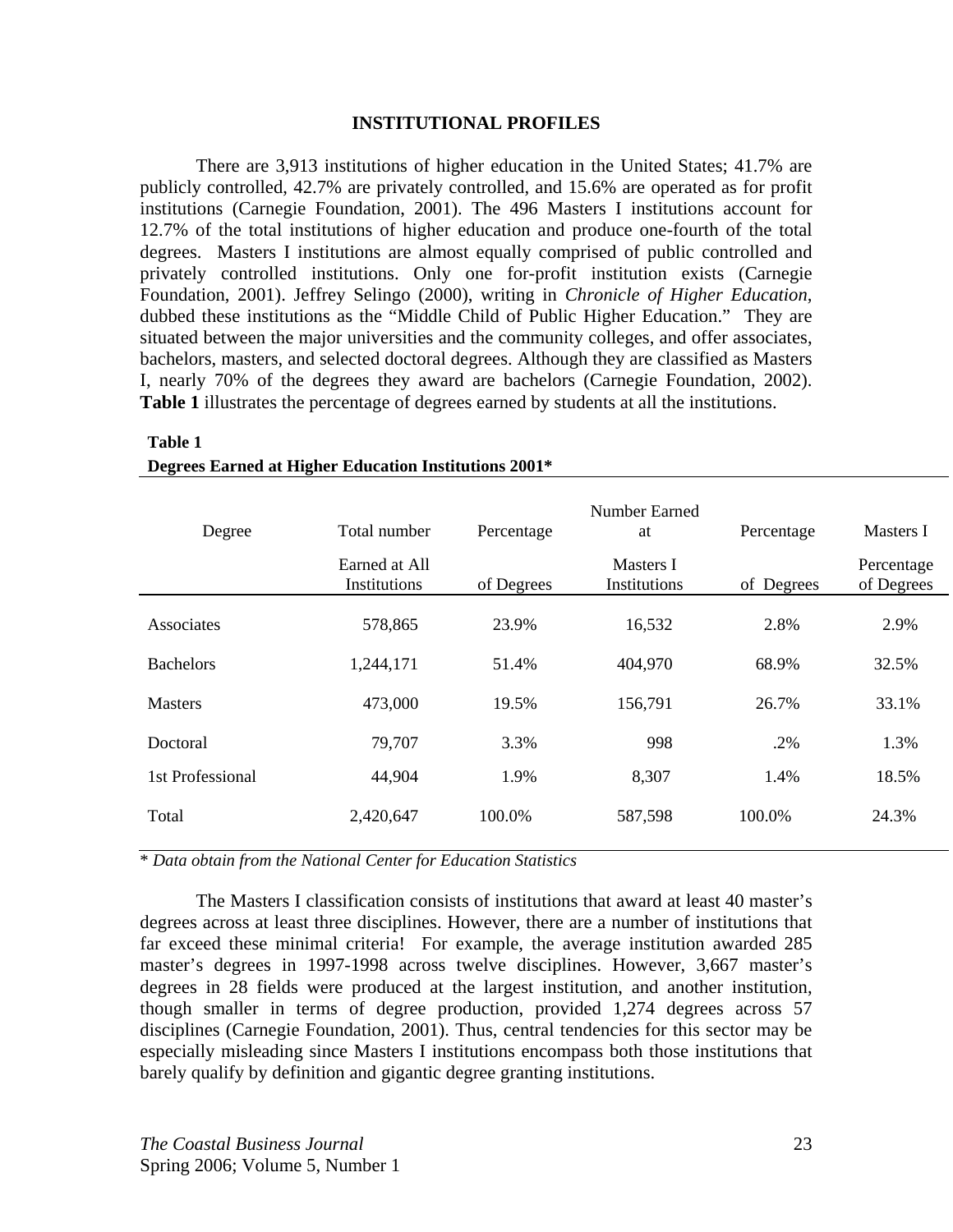The institutions range in size from Goddard College in Vermont with an enrollment of just over 600 students to California State University- Long Beach with over 33,000 students (Carnegie, 2001). The number of institutions was almost perfectly split between public (50.2%) and private institutions (49.6%) Also, there was a reasonable distribution of institutions. Institutions with enrollments less than 2000 represented 13.6% of the respondents, while institutions with enrollments greater than 2000 but less 4000 represented the largest sample (25.9%), while the three remaining enrollment categories of 4000-6,000 (21.3%), 6,000-10,000(22.8%) and over 10,000 (16.4%) were surveyed.

The American Council on Education conducts a bi-annual survey of all institutions to determine their demographic composition. However, in their survey both Masters I and Masters II institutions are grouped together. Therefore, this study surveyed Masters I institutions to ascertain their composition.

### **LITERATURE REVIEW**

Diversity, as defined by the University of Maryland at College Park (1995,) is the otherness or differences from our own and apart from the groups which we belong, yet are present in other individuals and groups. These attributes include such factors as gender, race, age, ethnicity, physical abilities, sexual orientation, educational background, income, religious beliefs and work experiences. In other words, the characteristics that make people unique.

This uniqueness, which can spur innovation, can also lead to conflict as more and more primary differences enter the workplace. The new variables make it incumbent on management to coach and educate their employees to work together. J.T. Childs Jr., Vice-President, Global Workforce Diversity, IBM stated "No matter who you are, you will have to work with co-workers and customers who are different from you--black, white, brown, red or yellow, young or old, gay or straight, male or female, able-bodied or physically challenged" (Mayo, 1999). Further, Turner (1998) stated, "Our economy and our society are weakened if we exclude people from employment opportunities simply on the grounds of arbitrary and unfair stereotypes and assumptions -- whether these are based on age, sex, race, disability or anything else".

Business often espouses the belief that people are an organization's greatest resource. Their effort through collaboration yields innovation and creates social capital that Larson (2002) defined "as the quality and depth of relationships among people in any community, a school or an office, a factory or a laboratory". However, many businesses have not yet learned how to utilize the varied skills of their employees. Business must seek to harness the power in diversity and exploit its potential for superior decisionmaking (Simons & Pelled, 1999). The inherent barriers due to different values and identities must be demolished so that people can work together in collaboration which can lead to multiple and diverse cognitive resources and extraordinary social capital. (Mayo, 1999**).** Jock Noble, CEO of Diversity@work passionately asserts; "Every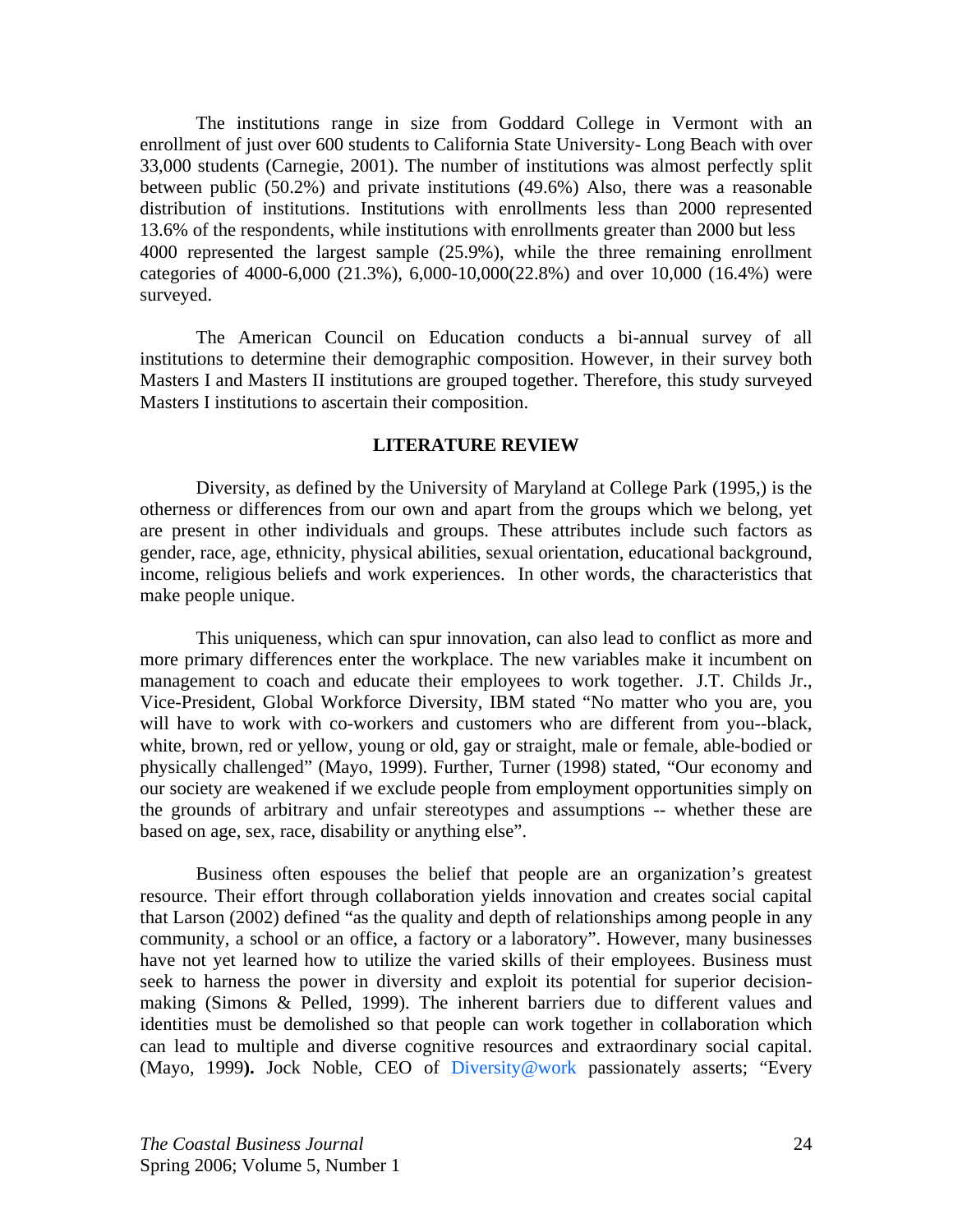competitive advantage begins with people; people are different, differences create opportunity. That's diversity" http://www.work.asn.au/businesscase.

This belief has taken root at Canadian Occidental Petroleum Ltd. as President and CEO Bernard F. Isautier contends diversity is a source of competitive advantage that provides both value to the company and enhances the quality of decision-making. "If a company is to be successful in today's business environment, it must develop policies and practices in step with an increasingly diverse workforce" (Benimadhu, 1995).

In higher education Gurin (1999) found that a diverse student body benefits all students, enhances deep thinking and learning, and better prepares students to coexist in a pluralistic society.

Since the literature speaks adamantly about the advantages from diversity for students and business, shouldn't the senior university administration be expected to follow suit? Paradoxically, the opposite is true.

Shawver (1985) compiled a portrait of the 65 presidents who were members of the American Association of State Colleges, and likewise found the majority of presidents held doctorates, were white, male, and married. Reece (1997) profiled female presidents in the Southeast and found the president had a Ph.D. and had been in office five years or less. Further, the demographic portrait of presidents has been remarkably stable.

So, do higher education institutions have the moral acuity to judge other organizations shortfalls? By any measure, business does an abysmal job of promoting females and minorities since only 1.6% of the Fortune 500 CEO's are female and less than 4% are African American (Fortune, 2004). Prima facie, institutions of higher education are much more diverse than business. However, when comparing the gender and ethnicity of higher education institutions with the population in general and specifically, their student populations, the disparity is egregious.

#### **METHODOLOGY**

A mail survey was simultaneously sent to all 494 Masters I presidents. If less than 50% of the surveys were returned after three weeks, a reminder notification was sent to participants who had not responded. After another three weeks if returns were below 50%, a final reminder was sent. After three mailings, a total of 254 valid responses (51.4%) were returned. Institutional and personal demographic questions asked included enrollment, location, gender, age, ethnicity, degree, academic expertise, and last position held.

#### **RESULTS**

 The data obtained paints a rich portrait of the men and women who run these extraordinary institutions. Nearly 77% of the respondent population was male. In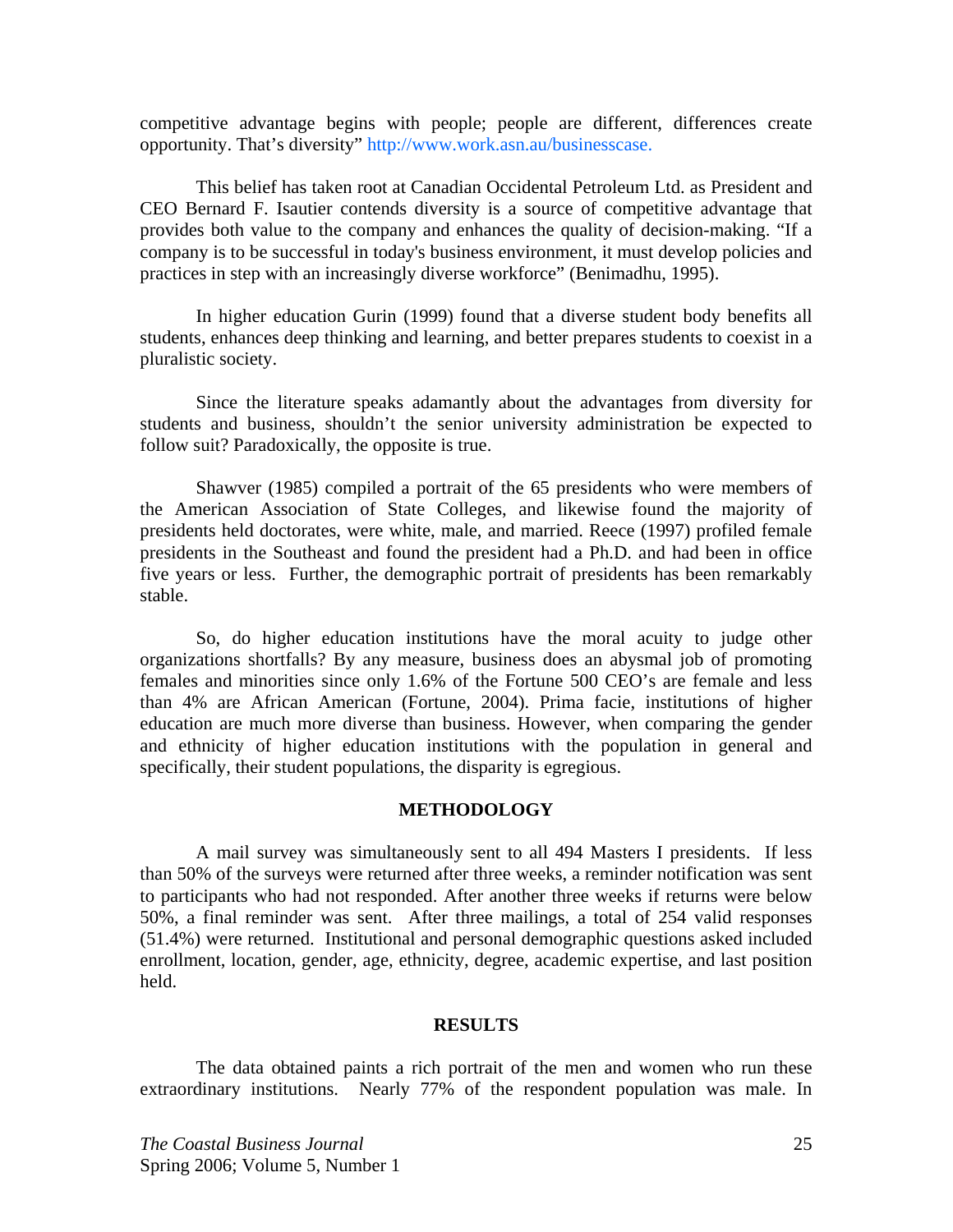addition, the majority (86.6%) of presidents were Caucasian, and the majority (79.1%) were married. In addition, approximately half of the presidents were under the age of 60 (52.3%).

Nearly all (95.7%) of the respondents were permanent presidents. A doctoral degree had been earned by 90% of the respondents with nearly one-third of the presidents' academic expertise in education (31.1%) followed by the social sciences (27.6%). First-time presidents accounted for 70.5% of the respondents. The largest group of respondents had been presidents between one and five years (29.5%). In addition, a prior position in academic affairs appeared with the greatest frequency (46.9%) followed by a previous presidency at another institution (26.0). Presidents of public institutions represented 52.4% of the respondents and presidents of private institutions accounted for 47.6% of the population. Institutions with enrollments between 2,001 and 4,000 were the largest represented group (27.6%) followed closely by institutions with enrollments between 6,001 and 10,000 (26.4%). The Southeast contained the largest number of respondent institutions (25.2%), and mid-size cities possessed the greatest concentration of institutions (32.3%).

#### **DISCUSSION**

This study found most (86.6%) presidents were Caucasian. Nearly 77% of the respondents were male, and the majority (79.1%) was married. An earned doctoral degree was most prevalent (89.7%) among the respondents. Nearly one-third of the presidents' academic expertise was in education. In addition, almost half (49.2%) of the presidents were between the ages of 50 and 60 years of age. First time presidents accounted for 70.5% of the respondents. The largest single group of respondents (47.2%) indicated academic affairs as their last position. This study's demographic findings are congruent with Corrigan's survey (2002) of the presidents of Associate institutions. Corrigan's respondents were similarly permanent presidents (96.3%), first presidencies (70.1%) and previous position President (24.5%) and Academic VP (41.2%)

There were a few interesting differences between Corrigan's Associates level leaders and this study's findings. Presidents of Associate institutions with less than 5 years in the position accounted for 52.8% while Masters I presidents accounted for 32.8%. Conversely, Masters I presidents serving over 15 years represented (25.3%) of the respondents while only 10.4% of the Associates presidents had served over 15 years.

An astounding 75% of Associate presidents were under the age of 60 while 47.2% of Masters I presidents were over 60 years of age. Only 41.9% of Associate presidents had a doctorate versus 89.7% of Masters I presidents. In addition 73% of Associate presidents had a background in education while only 31.6% of Masters I presidents had this area of academic expertise.

Nearly 5% more of Associate presidents were married. In relation to gender 26.8% were female as opposed to 23.2% of Master I presidents. Finally, non-Caucasians represented 13.9% of Associate presidents as compared with 13.4% of Masters I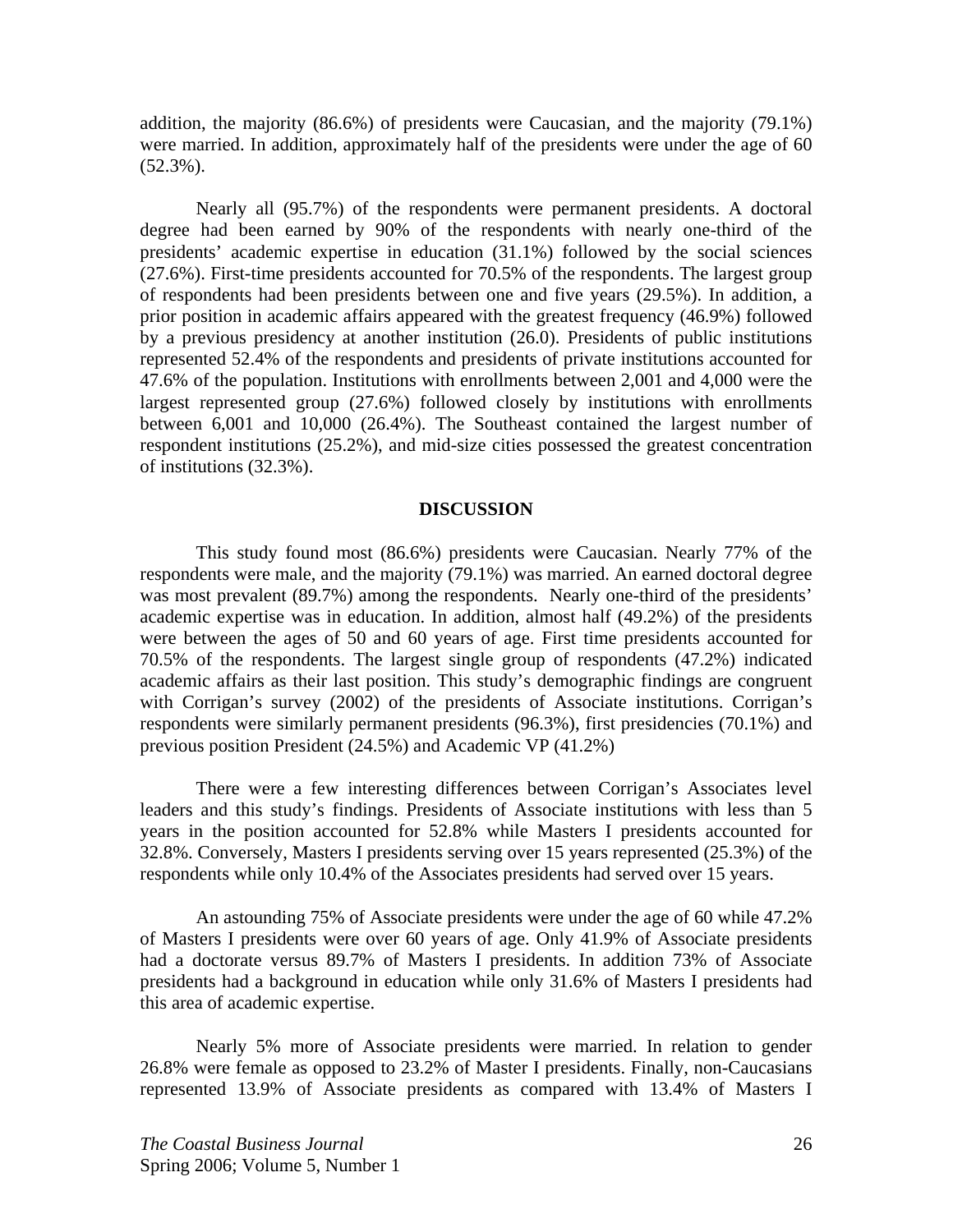presidents. Nevertheless, despite these variances, no statistically significant relationships emerged.

However, 76.8 % of presidents of Masters I institutions were male, and even in Associate institutions, males comprised 73.2 % of the presidencies. This inequality is further exacerbated when examining ethnicity. Caucasians inhabit the presidency 17% more than the Caucasian population as a whole. Conversely, Blacks were underrepresented by over 5%, Hispanics between 7-9%, and Asians over 2% as compared to their respective populations (see **Table 2**).

## **Table 2**

## *Comparison of Ethnicity of Presidents with Census and Variance*

|                        |       |                    |                     |          | Variance to Variance to |
|------------------------|-------|--------------------|---------------------|----------|-------------------------|
| Race                   |       | Masters Associates | 2000 Census Masters |          | Associates              |
| Caucasian              | 86.6  | 86.1               | 69.1                | 17.5     | 17.0                    |
| African-American       | 7.1   | 6.5                | 12.3                | $-5.2$   | $-5.8$                  |
| Hispanic               | 3.9   | 5.1                | 12.5                | $-8.6$   | $-7.4$                  |
| American Indian        | 0.8   | nm                 | 0.9                 | $-0.1$   | $-0.9$                  |
| Asian/Pacific Islander | 1.2.  | 0.9                | 3.6                 | $-2.4$   | $-2.7$                  |
| Other                  | 0.4   | 1.4                | 1.6                 | $-1.2$   | $-0.2$                  |
| Total                  | 100.0 | 100.0              | 100.0               | $\theta$ | $\Omega$                |
|                        |       |                    |                     |          |                         |

An even greater lack of parity exists between the presidents of these institutions and their students. Caucasian presidents are over represented between  $14 - 22$  % over their student populations while Black presidents were underrepresented by 6-7%, Hispanics by 4- 10% and Asian 4-6% (see **Table 3**).

## **Table 3**

## *Comparison between Fall 2002 students with 2003 Presidents \* Latest available data*

|                 | 2002<br><b>Masters</b><br><b>Students</b> | 2003<br><b>Masters</b><br>President | Variance | 2002<br>Associate<br><b>Students</b> | 2003<br>Associate<br>Presidents | Variance |
|-----------------|-------------------------------------------|-------------------------------------|----------|--------------------------------------|---------------------------------|----------|
| Caucasian       | 72.7                                      | 86.6                                | 13.9     | 63.6                                 | 86.1                            | 22.5     |
| <b>Black</b>    | 13.1                                      | 7.1                                 | $-6.0$   | 13.4                                 | 6.5                             | $-6.9$   |
| Hispanic        | 8.2                                       | 3.9                                 | $-4.3$   | 14.9                                 | 5.1                             | $-9.8$   |
| Asian           | 5.2                                       | 1.2                                 | $-4.0$   | 6.9                                  | 0.9                             | $-6.0$   |
| American Indian | 0.9                                       | 0.8                                 | $-.1$    | 1.3                                  | nm                              |          |
| Total           | 100.0                                     | 100.0                               | $\theta$ | 100.0                                | 100.0                           |          |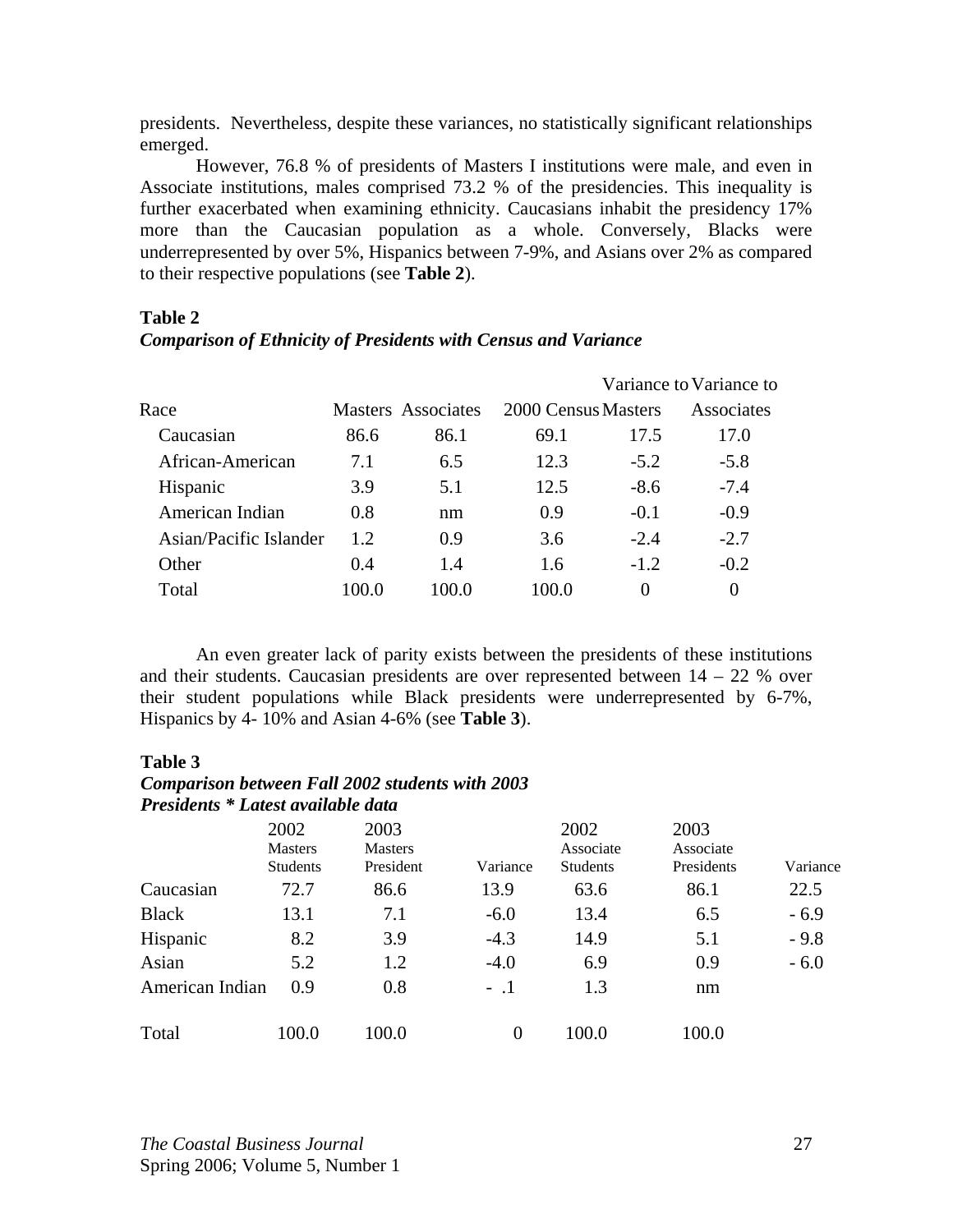According to the United States Census, Caucasians accounted for 69% of the U.S. population in 2000 and Hispanics, the fastest growing group, has replaced African-Americans as the country's largest minority. In fact, many believe that soon after 2050, the United States may not have any ethnic majority. **Figure 1** illustrates the Census findings of 2000 and projects the ethnicity percentage at 2050.



Economic growth for minorities is crucial to society as a whole, however, the disparity between Whites and Hispanics and Black Americans has widened (Blank, 2001). As our information economy continues to transform work process and business models, there will be an increased need for internet access so that the digital divide by income and race does not hinder their personal and professional progress (Van Dusen, 2000).

This tremendous increase in minority populations will have profound effects on society and education. As the  $21<sup>st</sup>$  century develops there will be an accelerated need for education and training to maintain a reasonable standard of living in the global economy. Hispanic educational achievement lags Caucasians. Camarillo and Bonilla found that "In 1997 about 33 percent of Whites had completed college, compared with about 11 percent for Hispanics and 14 percent for Blacks (p.116).

The gender and race of presidents is remarkably homogeneous. Even though women and non-Caucasians are making strides in higher education, they only account for less than one-fourth, and one-eighth of Masters I presidents respectively. Programs targeted to develop women and non-Caucasians, as candidates for presidencies are essential since women constitute the majority student population. As the ethnic composition of the United States changes, so to should future presidents and faculty should be representative of the students they serve. But where will new presidents come from? The ethnic composition of faculty in 2003 was overwhelmingly male (63.9%) and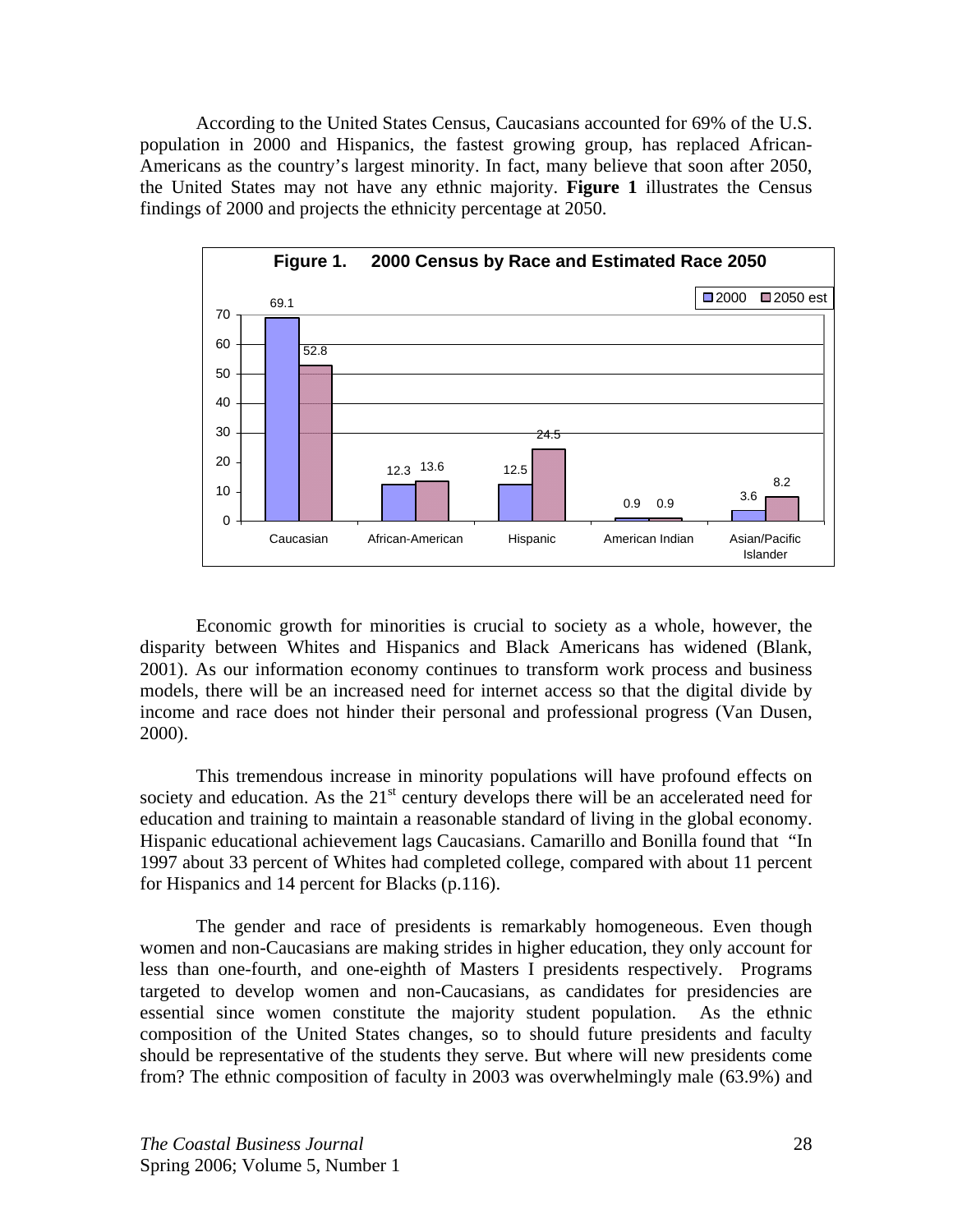Caucasian (78.5%) (See **Table 4**). This fact indicates that future presidents will not vary much than current presidents.

# **Table 4 Total Higher Education Faculty by Race and Gender 2003**

| Race               | Male | Female |
|--------------------|------|--------|
| Caucasian          | 78.5 | 78.7   |
| <b>Black</b>       | 5.6  | 4.6    |
| Hispanic           | 3.4  | 3.3    |
| Asian              | 5.1  | 5.7    |
| American Indian    | 0.5  | 0.2    |
| Non Resident Alien | 2.4  | 2.9    |
| Unknown            | 4.5  | 4.4    |

Likewise, when comparing the ethnicity of the faculty to the student populations' similar disparate ratios are found. **Table 5** compared the 2002 student population with the Faculty of 2003 and again revealed the faculty composition is very similar to that of presidents, and far removed from their students.

## **Table 5**

| <b>Comparison to Student 2002 and Faculty 2003 Latest</b> |                 |                 |                 | Available Data |               |                     |                    |
|-----------------------------------------------------------|-----------------|-----------------|-----------------|----------------|---------------|---------------------|--------------------|
|                                                           | Total           | <b>Masters</b>  | Associates      | Total          | Var Fac to    | Var Fac to          | Var Fac to         |
|                                                           | <b>Students</b> | <b>Students</b> | <b>Students</b> | Faculty        | total Student | <b>Masters Stud</b> | <b>Assoc Stude</b> |
| Caucasian                                                 | 67.1            | 72.7            | 63.6            | 78.6           | 11.5          | 5.9                 | 15.0               |
| <b>Black</b>                                              | 11.9            | 13.1            | 13.4            | 5.3            | $-6.6$        | $-7.8$              | $-8.1$             |
| Hispanic                                                  | 10.0            | 8.2             | 14.9            | 3.4            | $-6.6$        | $-4.8$              | $-11.5$            |
| Asian                                                     | 6.5             | 6.3             | 6.9             | 5.3            | 1.2           | $-1.0$              | $-1.6$             |
| American Indian                                           | 1.0             | 1.1             | 1.3             | 0.5            | $-0.5$        | $-0.6$              | $-0.8$             |
| Non Resident Alien                                        | 3.6             |                 |                 | 2.6            | $-1.0$        |                     |                    |
|                                                           | 100.0           | 100             | 100.1           | 99.6           |               |                     |                    |

While nearly 64% of males held faculty positions in 2003, less than 43% of their students were males. Conversely, females accounted for only 36% of faculty positions yet the students accounted for 57% of the students (**Table 6**).

## **Table 6**  *Gender Comparison to Student 2003 and Faculty 2003*

|        | Students Faculty |      | Variance          |
|--------|------------------|------|-------------------|
| Male   | 42.9             | 63.9 | 21                |
| Female | 57.1             | 36.1 | $-21$             |
| Totals | 100              | 100  | $\mathbf{\Omega}$ |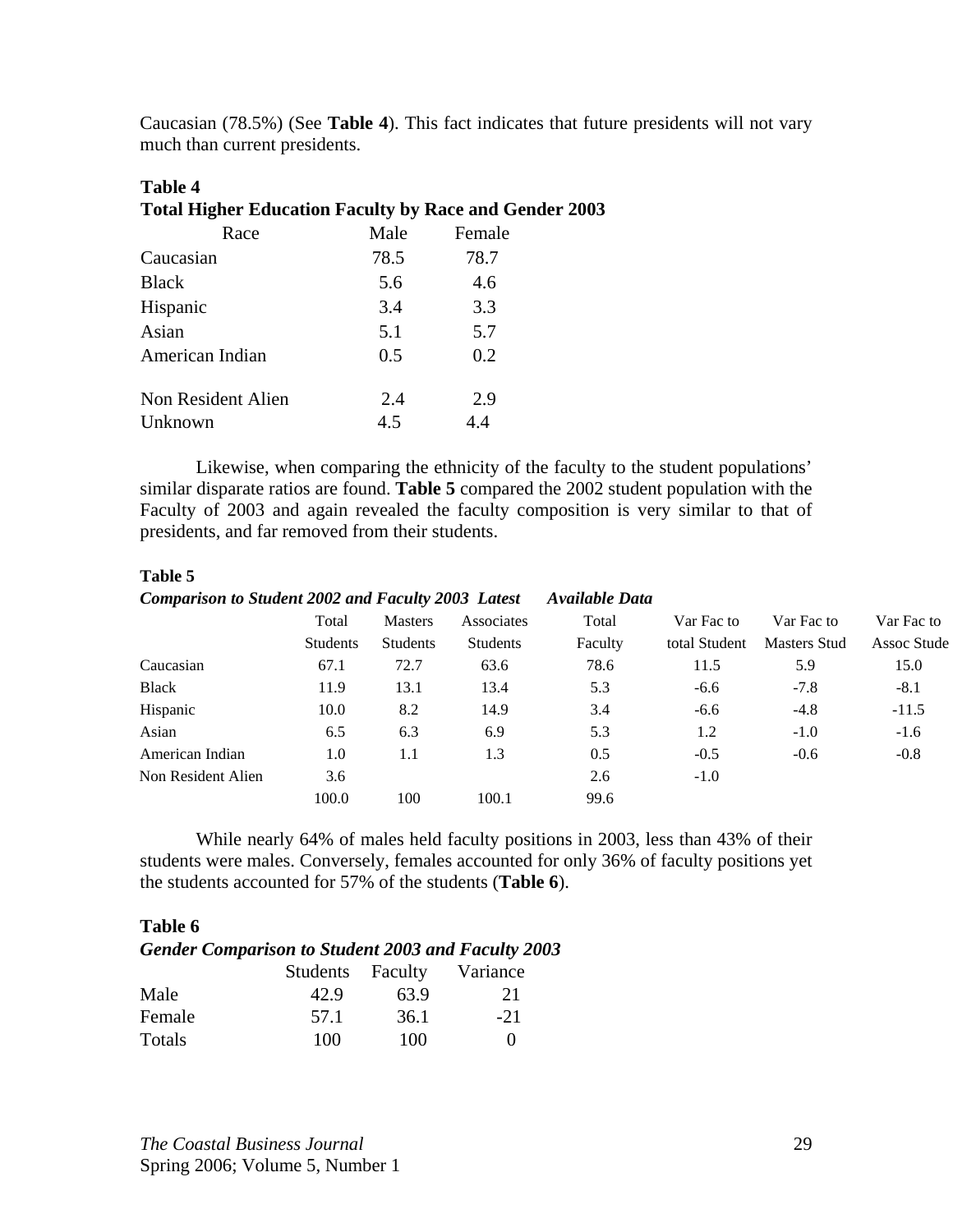#### **CONCLUSIONS AND IMPLICATIONS**

 Remarkable changes will continue to occur as our society ages, incorporates an ever-increasing number of immigrants, and competes in the global economy. It is incumbent on institutions of higher education to prepare students to think and work collaboratively with others different from themselves. Fincher (1991) prophesized that higher education must deal with unexpected shifts in cultural pluralism, declining basic learning skills; and diverse learning habits, motives, and values. Tatum (2000) recommends that higher education institutions must continue to deepen its commitment to campus diversity since research and experience confirm the success of inclusion for students. Further, there should be more emphasis on diverse work teams for enhanced performance and innovation.

 Institutions of higher education have made progress towards addressing diversity, as evidenced by the University of Maryland web resource www.Diversityweb.org. Similar sites are available at sister institutions such as the University of Michigan. However, it appears that higher education's efforts haven't been totally effective as an array of public and private firms have rushed to the marketplace to address this new dynamic. These firms includes The Federal Executive Institute & Management Development Center (http://www.leadership.opm.gov/content.cfm?CAT=SDABN ).

In addition, there is a plethora of websites designed to help business and constituents with diversity issues. A small sampling includes www.diversityinc.com, www.blackissues.com, www.hispanicissues.com, www.disabilityworld.com, www.workingmother.com www.diversityandbusiness.com, www.diversitydtg.com, www.diversityinc.com., and www.work.asn.au/businesscase.

Mauricio Velásquez, President of The Diversity Training Group asserts that business is not looking at diversity training because it is the right thing to do. Rather it is due to the demand of your employees and customers. "Corporate diversity efforts are about money, business, and the bottom-line" (www.diversitydtg.com/articles/buscase.html)

Institutions of higher education are acting properly by sounding the bell and encouraging diversity, however, they must be leaders and practice what they preach. Perhaps the Center for Diversity and Business best encapsulates the advantage of a diverse workforce "Leveraging sustainable performance from the changing talents, cultures and values of the existing and future workforce, customers and suppliers" (www.diversityandbusiness.com) Fully using the varied skills from all of your workers will lead to greater employee satisfaction, productivity, innovation, decision-making, and greater profits!

This paper has focused on the gap in diversity representation in the presidency of Masters I institutions. Further research could focus on the upcoming faculty and promote programs for females and minority, especially Hispanic scholars to join the Academy. Higher education institutions do provide a service by being a diversity watchdog,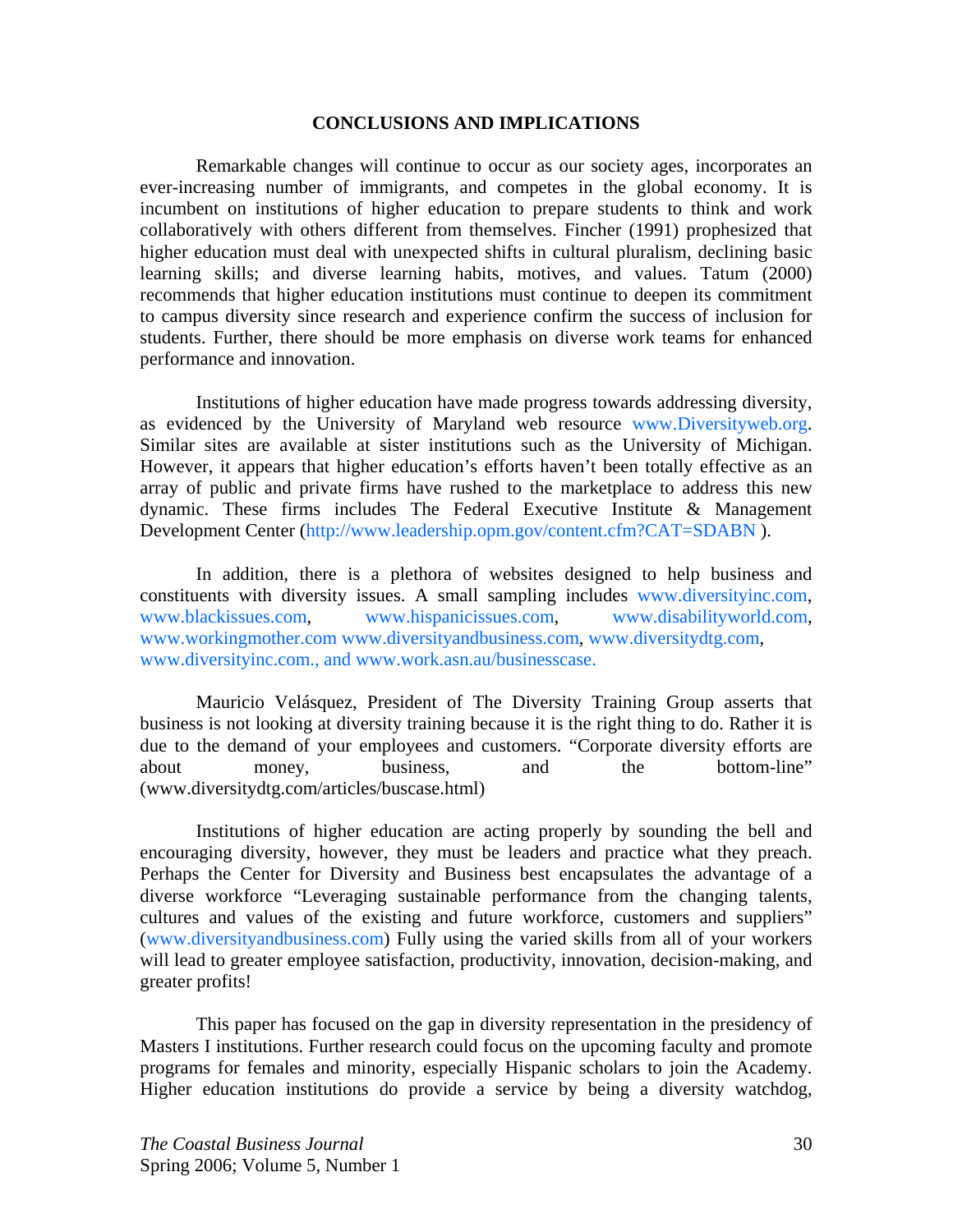however, they must make greater efforts to put their own house in order before they throw stones at others.

#### **REFERENCES**

- Benimadhu, P. (1995). Adding value through diversity an interview with Bernard F. Isautier *The Canadian Business Review* 22, 6-11
- Blank, R (2001) An overview of trends in social and economic well-being by race in N. Smelser, W. Wilson , & F. Mitchell (Eds) *America Becoming: Racial trends and their consequences Vol 1.* Washington D.C.: National Academy Press.
- Camarillo, A., & Bonilla, F., (2001) Hispanics in a multicultural society: a new American Dilemma? in N. Smelser, W. Wilson , & F. Mitchell (Eds) *America Becoming: Racial trends and their consequences Vol 1.* Washington D.C.: National Academy Press.
- Carnegie Foundation (2001). *Carnegie classification of institutions of higher education, Edition*. Menlo Park, CA.
- Census 2000 PHC-T-9. Population by Age, Sex, Race, and Hispanic or Latino origin for the United States: 2000. Washington, D.C.: United States Department of the Census.
- Corrigan, M. (2002). *The American college president, 2002 Edition.* Washington, D.C.: American Council on Education.
- *Diversity At UMCP: Moving Toward Community Plan 1995 www.inform.umd.edu/EdRes/Topic/Diversity/*
- *Enrollment in Title IV degree-granting institutions, by race/ethnicity, control of*  institution, and Carnegie classification: United States, Fall 2000*,Washington, D.C.: National Center for Educational Statistics.*
- Fincher, C. (1991).Tides and trends in higher education. Georgia University, Athens. Inst. of Higher Education. Paper presented at the Annual Fall Conference of the Jackson State University (Mississippi, August 19, 1991).
- Full-time and part-time instructional faculty and staff in degree-granting institutions, by race/ethnicity, sex, type and control of institution, academic rank, age, salary, and household income: Fall 1998. Washington, D.C.: National Center for Educational Statistics.
- Gurin, P. (1999) New Research on The Benefits of Diversity in College and Beyond: An Empirical Analysis www.umich.edu/~urel/admissions/legal/expert/gurintoc.html.
- Larsen, R. (2002). Investing in People: Building Social Capital. Profiles of Excellence in Business and Education Leadership. National Alliance of Business, Inc:
- Mayo, M. (1999). Capitalizing on a diverse workforce. Ivey Business Journal 64 (1) 20- 26.
- National Center for Educational Statistics (2004) Washington: D.C.
- Nobel, J. *( 2005). http://www.work.asn.au/businesscase.*
- Reece, A. (1997). Perceptions of barriers to women in the advancement to ceo positions in higher education in the southeast. *Dissertation Abstracts International*, *58* (06), 2013A. (UMI No. 9735744